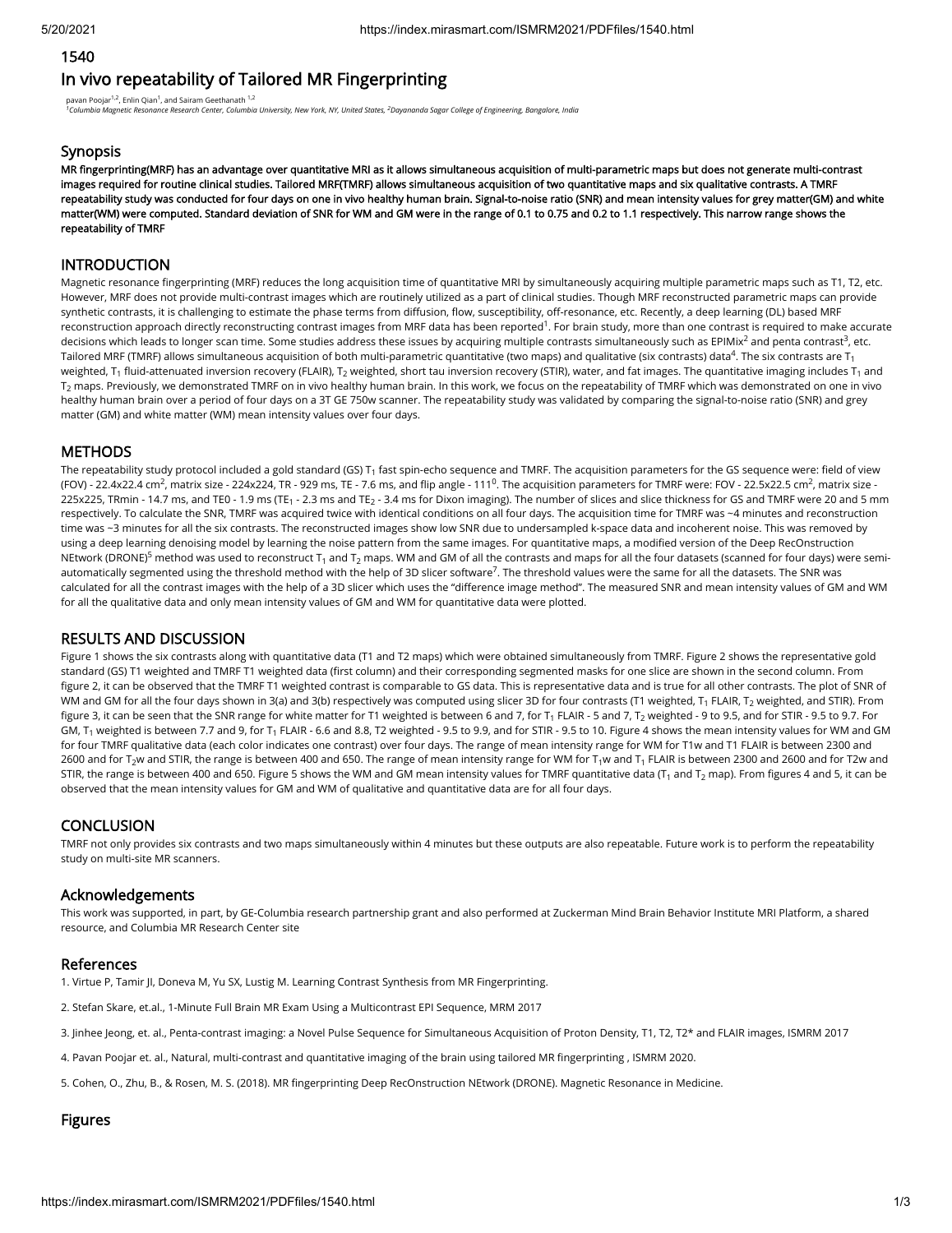

Figure 1: Representative images acquired using tailored magnetic resonance fingerprinting (TMRF) which provides qualitative and quantitative data simultaneously within ~4 minutes. This includes T1 weighted, T1 fluid attenuated inversion recovery (T1 FLAIR), T2 weighted, short tau inversion recovery (STIR), water and fat images. Quantitative data include T1 and T2 maps. All images were acquired on in vivo healthy human brain on a 3T GE 750w scanner. The reconstructed qualitative images were denoised using DL. The maps were generated using DRONE method.



Figure 2: (a) Representative T1 weighted images obtained from GS and TMRF and corresponding grey matter (GM) and white matter (WM) segmented masks are shown in first and second columns respectively. The GM and WM segmentation was performed semi-automatically by threshold method using 3D slicer software. The skull stripping was performed manually using 3D slicer.



Figure 3: Signal to noise ratio (SNR) for the four contrasts (T1 weighted, T1 fluid attenuated inversion recovery (T1 FLAIR), T2 weighted, and short tau inversion recovery (STIR)) over a period of 4 days. All scans were performed on same in vivo healthy human subject on a 3T GE 750w scanner. The white matter (WM) and grey matter (GM) was segmented semi automatically using 3D slicer to get the (a) WM SNR and (b) GM SNR where different color represents different contrasts. The SNRs were similar for all the four days.



Figure 4: Mean intensity values of (a) white matter (WM) and (b) grey matter (GM) for four contrasts - T1 weighted, T1 fluid attenuated inversion recovery (T1 FLAIR), T2 weighted, and short tau inversion recovery (STIR) over the period of 4 days. The segmentation of WM and GM was performed using 3D slicer. The standard deviation of mean intensity value for all the contrasts over 4 days is small.